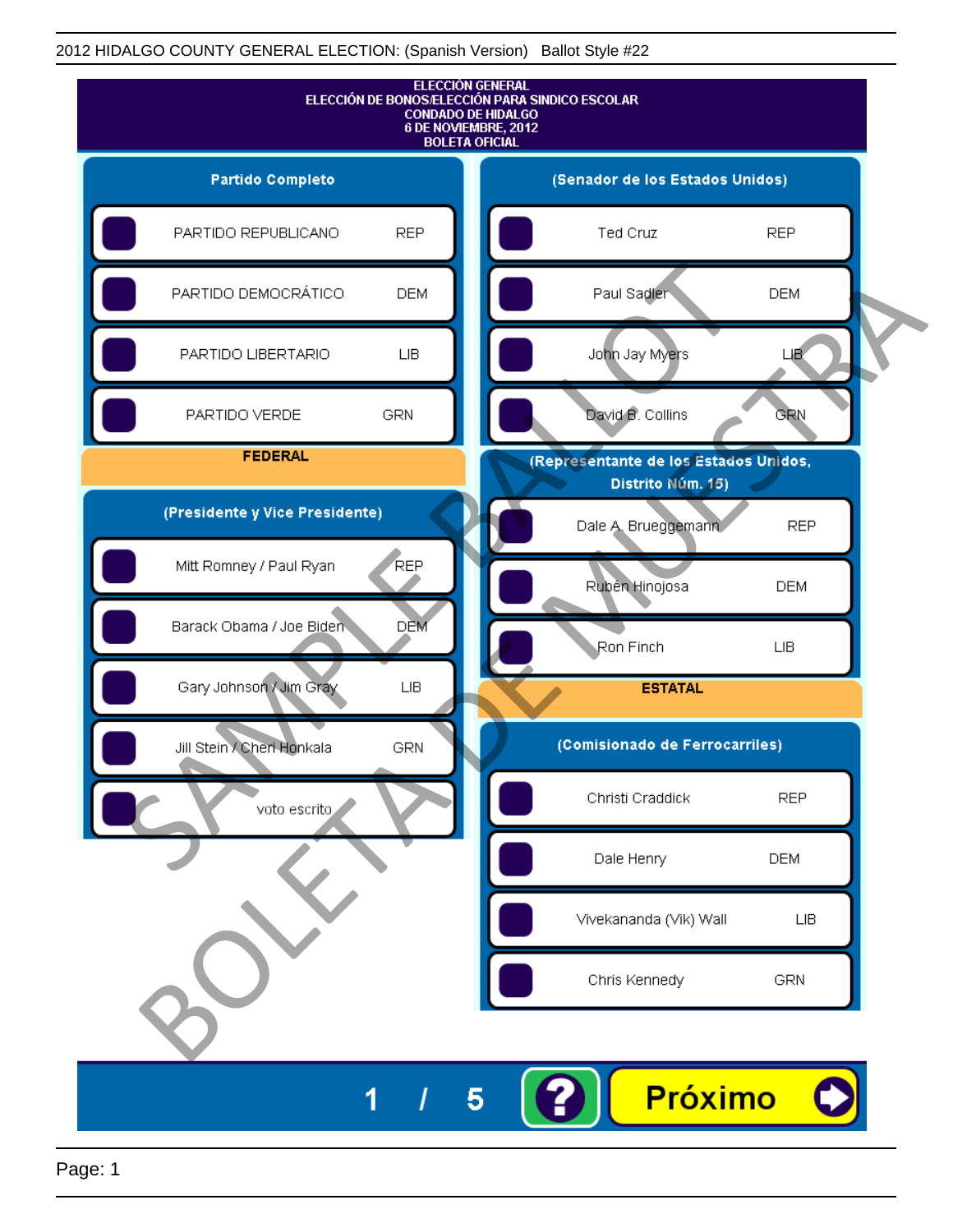

Page: 2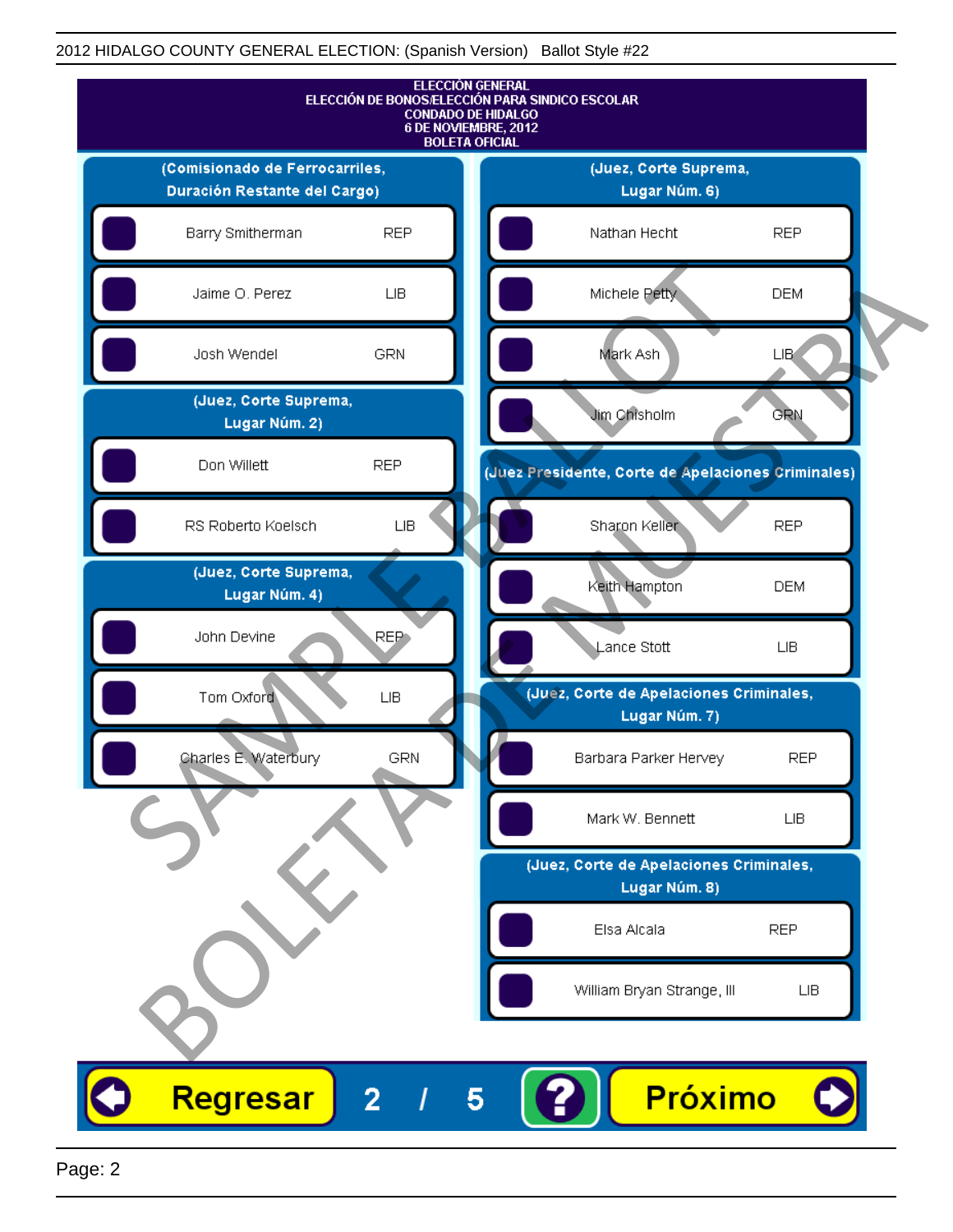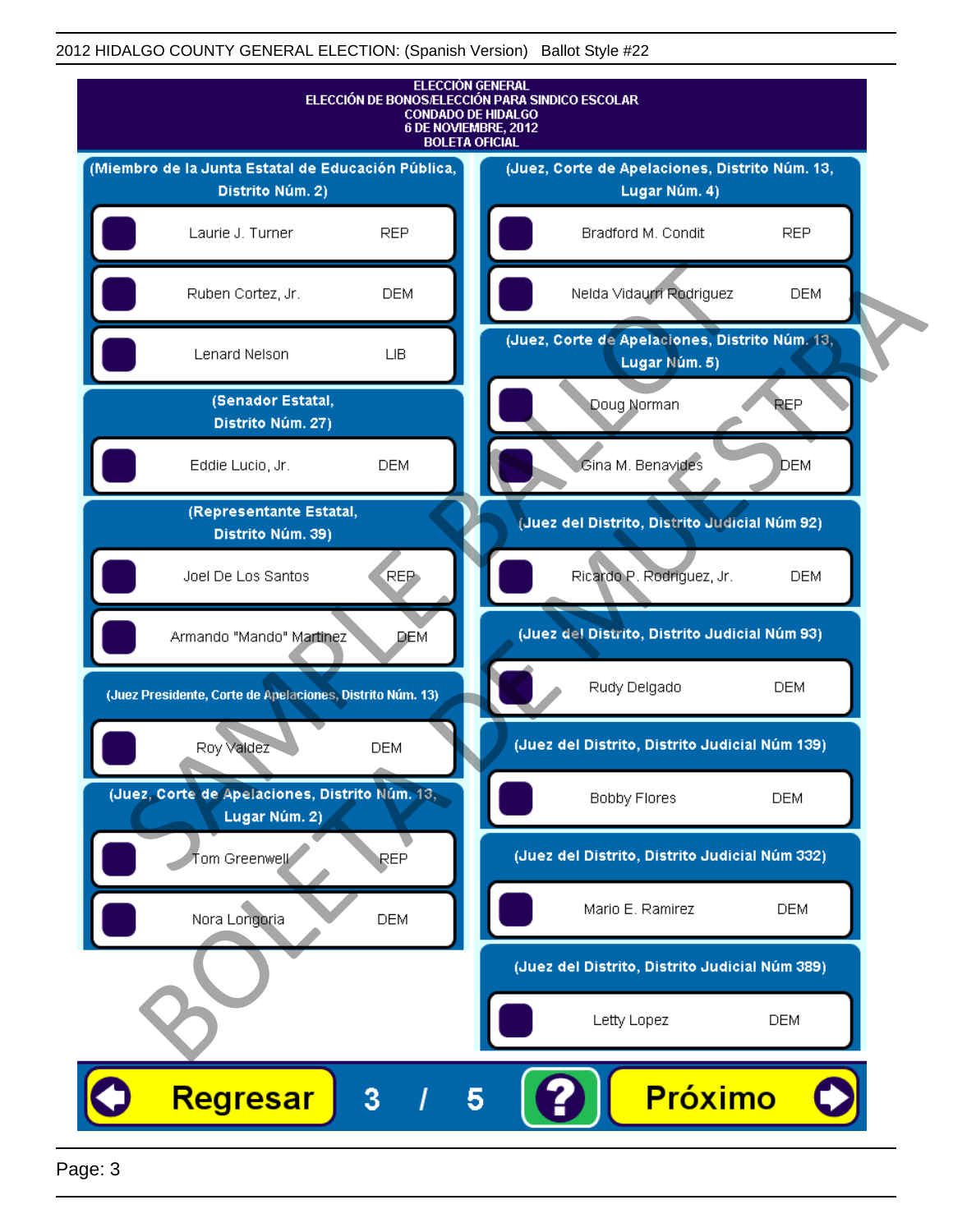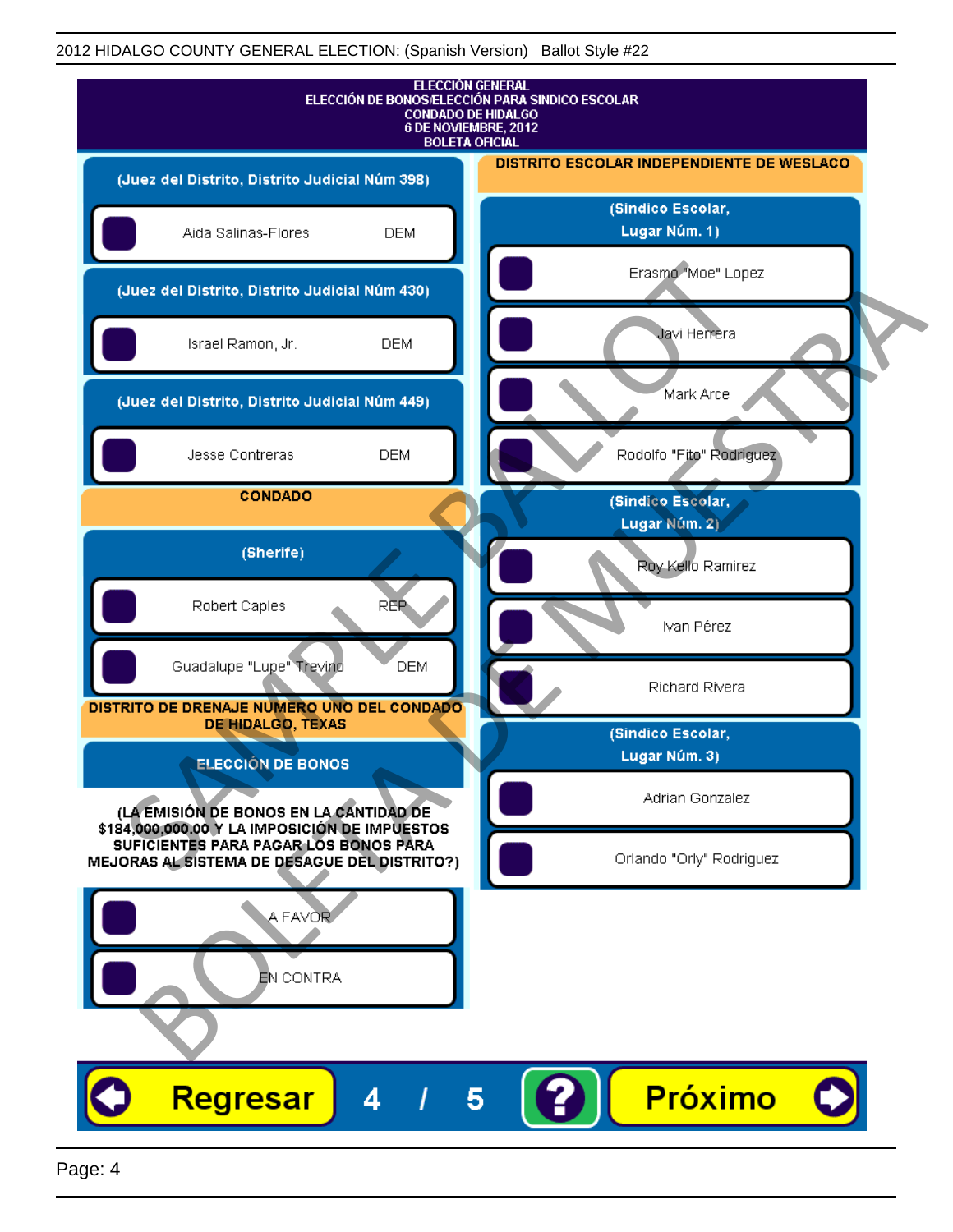## ELECCIÓN GENERAL ELECCIÓN DE BONOS/ELECCIÓN PARA SINDICO ESCOLAR<br>CONDADO DE HIDALGO<br>6 DE NOVIEMBRE, 2012 **BOLETA OFICIAL**

Revisar

### **CANDIDATO SIN CONTENDIENTE DECLARADO ELECTO**

(Juez, Corte de Ley del Condado, Núm. 7) Sergio Valdez (DEM)

(Asesor-Colector de Impuestos del Condado)

Fallo Fall Willdrea, J.I. (DEM)<br>
Consistionado el Condado, Precincto Núm. 1)<br>
A.C. Cuellar Jr. (DEM)<br>
Ullez de Paz, Precinto Núm. 1)<br>
Juez de Paz, Precinto Núm. 1, Lugar Núm. 1)<br>
Gilberto Sentr (DEM)<br>
Robert M. "Bobby" Con misionado del Condiado, Precincto Núm. 1)<br>
Andro del Condiado, Precincto Núm. 3)<br>
ez de Paz, Precinto Núm. 21<br>
algo M. Picer Lo Saerz, Cichi (DEM)<br>
algo M. Picer Lo Saerz, Cichi (DEM)<br>
algo M. Picer Lo Saerz, Cichi (DEM)<br>

Regresar

5

5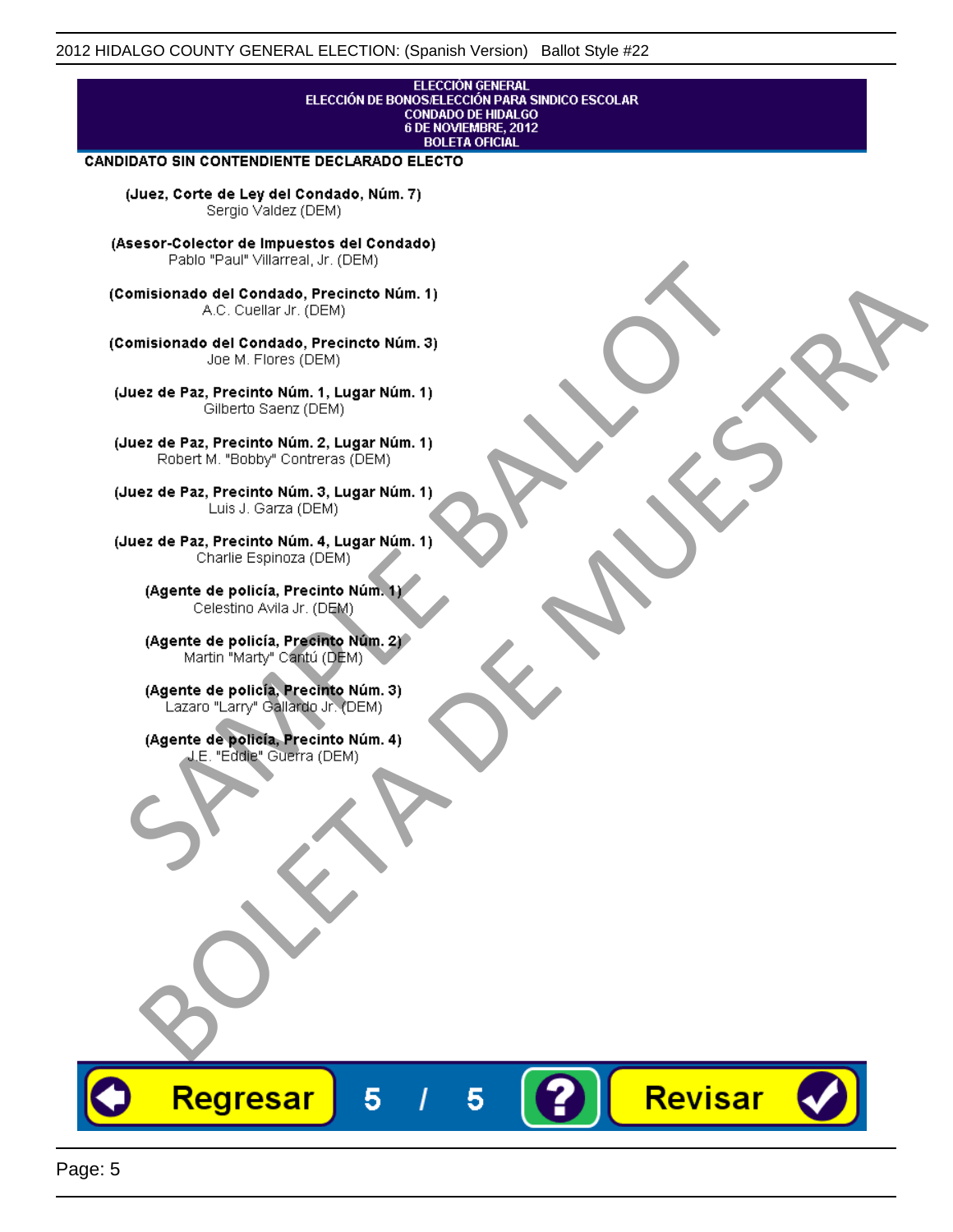# Resumen de instrucciones para la boleta electoral.

Presione el nombre del candidato o el título de la contienda para volver a la contienda.

El botón Votar se iluminará

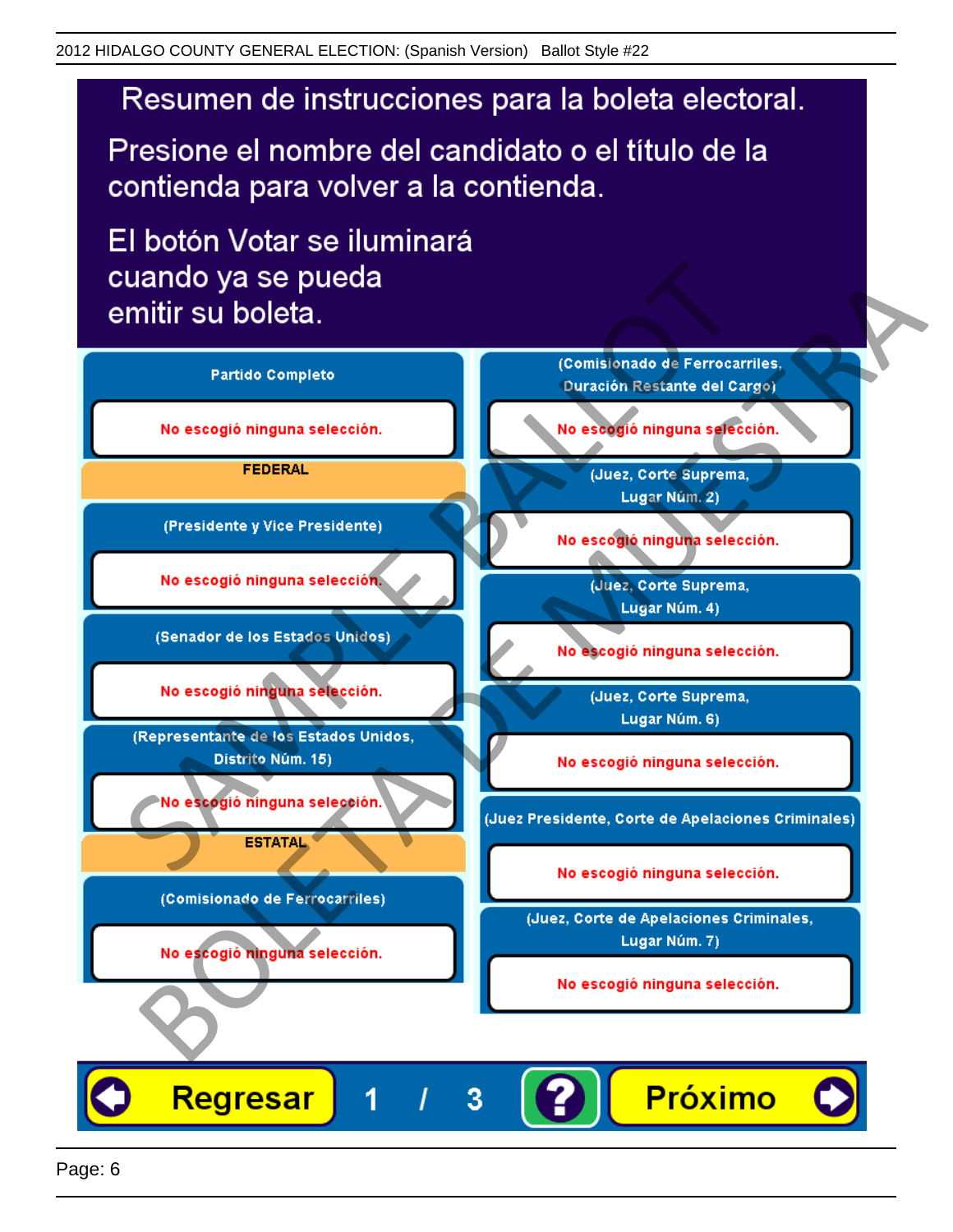# Resumen de instrucciones para la boleta electoral.

Presione el nombre del candidato o el título de la contienda para volver a la contienda.

El botón Votar se iluminará